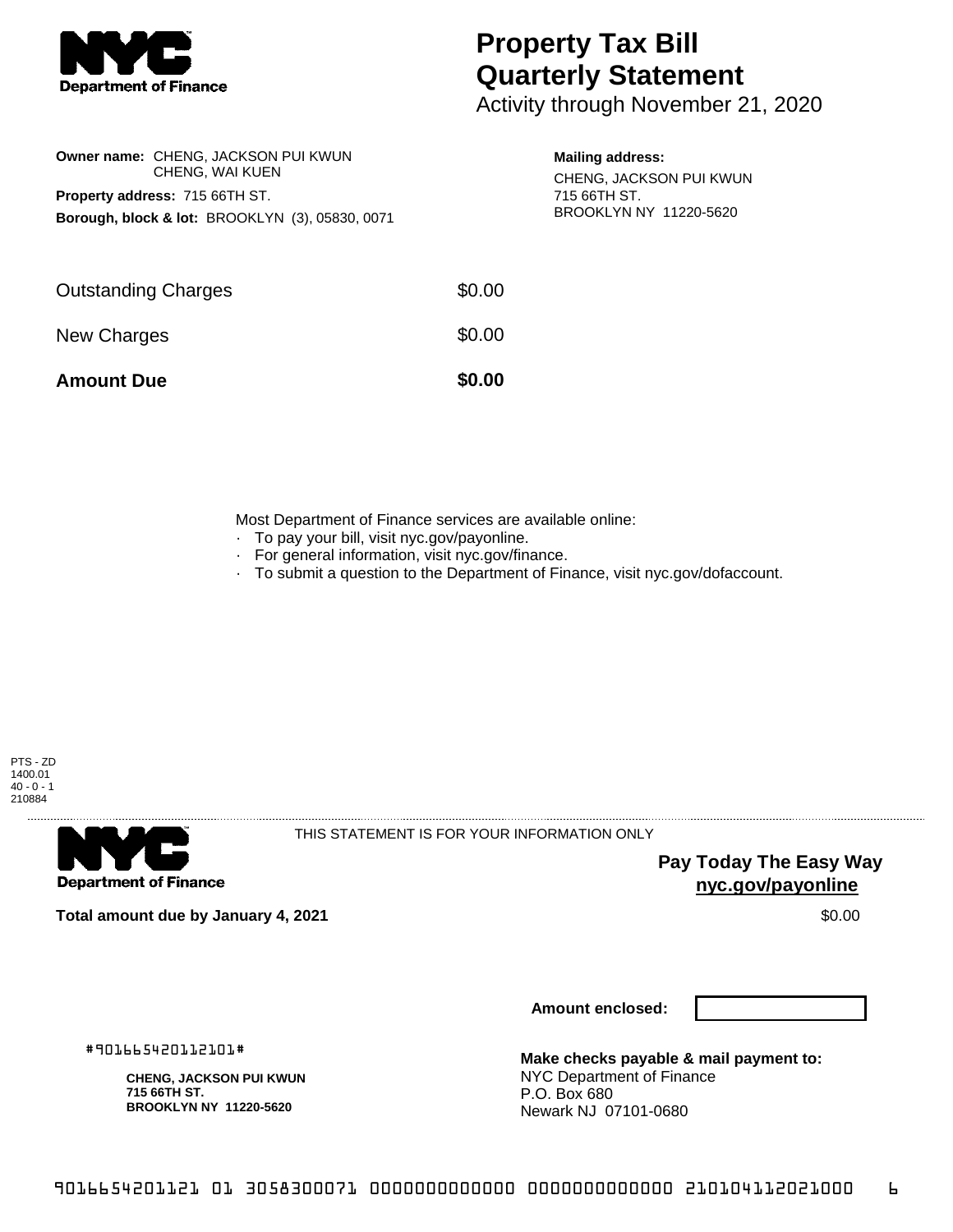

| <b>Previous Charges</b>                                             |                               |                 | Amount                         |
|---------------------------------------------------------------------|-------------------------------|-----------------|--------------------------------|
| Total previous charges including interest and payments              |                               |                 | \$0.00                         |
| <b>Current Charges</b>                                              | <b>Activity Date</b>          | <b>Due Date</b> | Amount                         |
| Finance-Property Tax<br><b>Adopted Tax Rate</b><br>Payment Adjusted | 01/01/2021                    | 01/01/2021      | \$0.00<br>$$-21.00$<br>\$21.00 |
| <b>Total current charges</b>                                        |                               |                 | \$0.00                         |
| <b>Tax Year Charges Remaining</b>                                   | <b>Activity Date Due Date</b> |                 | <b>Amount</b>                  |
| Finance-Property Tax<br><b>Adopted Tax Rate</b>                     |                               | 04/01/2021      | \$0.00<br>$$-21.00$            |
| <b>Early Payment Discount</b><br>Payment Adjusted                   | 01/01/2021                    | 04/01/2021      | \$0.21<br>\$20.79              |
| Total tax year charges remaining                                    |                               |                 | \$0.00                         |
| <b>Overpayments/Credits</b>                                         | <b>Activity Date</b>          | <b>Due Date</b> | <b>Amount</b>                  |
| <b>Credit Balance</b>                                               |                               | 07/01/2020      | $$-41.79$                      |
| Total overpayments/credits remaining on account                     |                               |                 | \$41.79                        |

You must apply for a refund or a transfer of credits resulting from overpayments within six years of the date of **the overpayment or credit. Please note that overpayments and credits are automatically applied to unpaid taxes.**

## **Home banking payment instructions:**

- 1. **Log** into your bank or online bill pay website.
- 2. **Add** the new payee: NYC DOF Property Tax. Enter your account number, which is your boro, block and lot, as it appears here: 3-05830-0071 . You may also need to enter the address for the Department of Finance. The address is P.O. Box 680, Newark NJ 07101-0680.
- 3. **Schedule** your online payment using your checking or savings account.

## **Did Your Mailing Address Change?** If so, please visit us at **nyc.gov/changemailingaddress** or call **311.**

When you provide a check as payment, you authorize us either to use information from your check to make a one-time electronic fund transfer from your account or to process the payment as a check transaction.